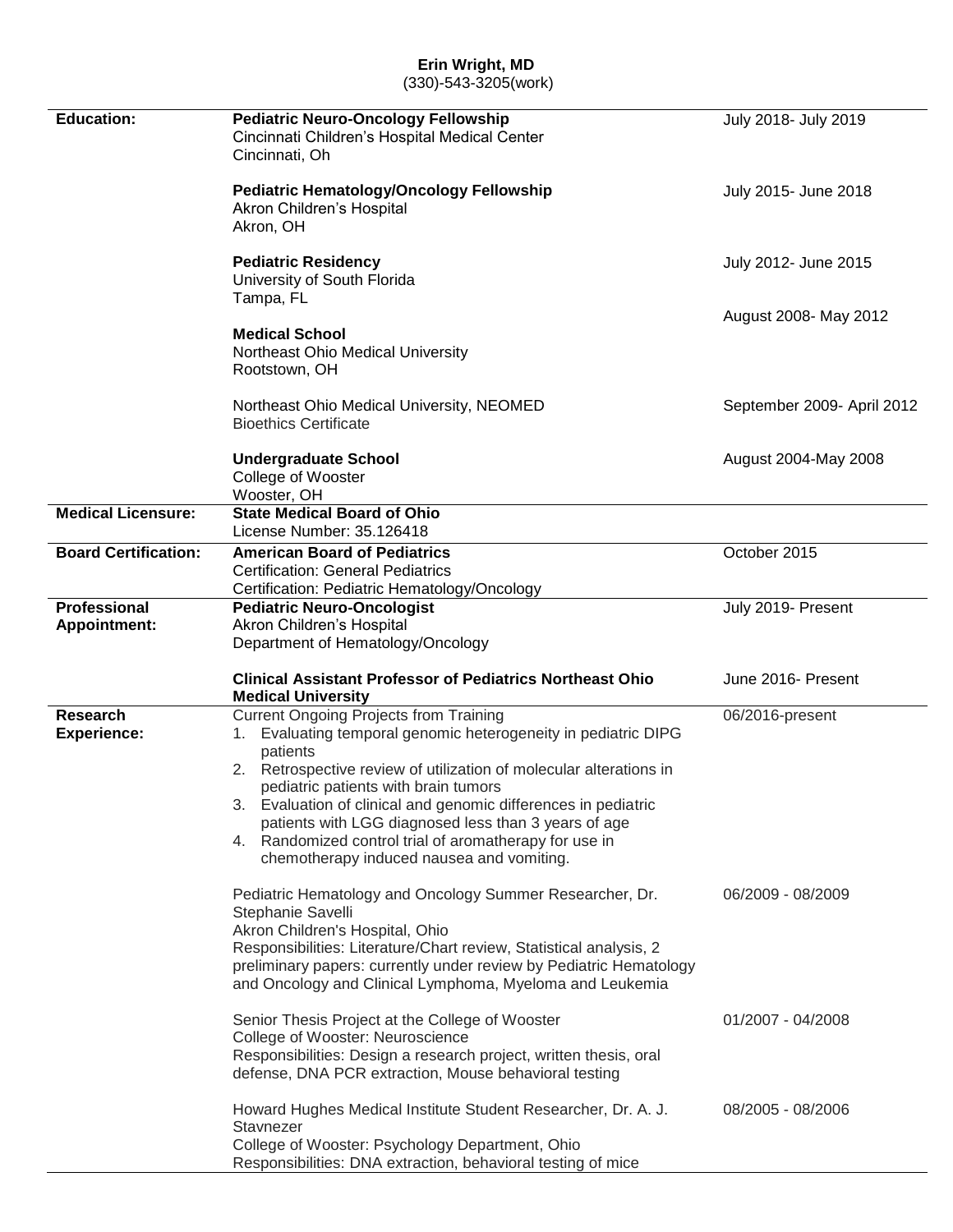|                                       | Howard Hughes Medical Institute Student Researcher, Dr. Dean<br>Fraga<br>College of Wooster: Biology Department, Ohio<br>Responsibilities: PCR DNA analysis, literature review | 06/2005 - 08/2005                    |
|---------------------------------------|--------------------------------------------------------------------------------------------------------------------------------------------------------------------------------|--------------------------------------|
| <b>Teaching</b><br><b>Experience:</b> | <b>Teaching Assistant for Neuroscience Course</b><br>College of Wooster                                                                                                        | 01/2007-05/2007, 01/2006-<br>05/2006 |
|                                       | <b>Pediatric Hematology/Oncology Lecture Series</b><br>Quarterly presentations with residents focusing on Heme-Onc<br>Emergencies, Malignancy, Bleeding disorders, Anemia      | 07/20016- present                    |

#### **Publications:**

Anandani Nellan and **Erin Wright**, Kristen Campbell, Kurtis D. Davies, Andrew Donson, Vladimir Amani, Alexis Judd, Molly Hemenway, Jennifer Raybin, Nicholas Foreman, Sarah Rush, Kathleen Dorris. Retrospective Analysis of Combination Carboplatin and Vinblastine for Pediatric Low-Grade Glioma. J Neurooncol. *Accepted for publication.* 

**[Wright E](https://www.ncbi.nlm.nih.gov/pubmed/?term=Wright%20E%5BAuthor%5D&cauthor=true&cauthor_uid=30411179)**, [Amankwah EK,](https://www.ncbi.nlm.nih.gov/pubmed/?term=Amankwah%20EK%5BAuthor%5D&cauthor=true&cauthor_uid=30411179) [Winesett SP,](https://www.ncbi.nlm.nih.gov/pubmed/?term=Winesett%20SP%5BAuthor%5D&cauthor=true&cauthor_uid=30411179) [F,](https://www.ncbi.nlm.nih.gov/pubmed/?term=Tuite%20GF%5BAuthor%5D&cauthor=true&cauthor_uid=30411179) [Jallo G,](https://www.ncbi.nlm.nih.gov/pubmed/?term=Jallo%20G%5BAuthor%5D&cauthor=true&cauthor_uid=30411179) [Carey C,](https://www.ncbi.nlm.nih.gov/pubmed/?term=Carey%20C%5BAuthor%5D&cauthor=true&cauthor_uid=30411179) [Rodriguez LF,](https://www.ncbi.nlm.nih.gov/pubmed/?term=Rodriguez%20LF%5BAuthor%5D&cauthor=true&cauthor_uid=30411179) [Stapleton S.](https://www.ncbi.nlm.nih.gov/pubmed/?term=Stapleton%20S%5BAuthor%5D&cauthor=true&cauthor_uid=30411179) Incidentally found brain tumors in the pediatric population: a case series and proposed treatment algorithm. [J Neurooncol.](https://www.ncbi.nlm.nih.gov/pubmed/?term=erin+wright+low+grade) 2019 Jan;141(2):355-361. doi: 10.1007/s11060-018-03039-1.

### **Platform Presentations:**

Christine Fuller, Austin Schafer, Daniel Boue, Diana Osorio, Jonathan Finlay, Sarah Rush, **Erin Wright**, Lindsey Hoffman, Nancy Yanez-Escorza, Jamie Reuss, Trent Hummel, Ralph Salloum, Lionel M.L. Chow, Mariko DeWire, Peter de Blank, Charles Stevenson, Rachid Drissi, Maryam Fouladi. *[Temporal genomic heterogeneity in pediatric low-grade gliomas](https://ispno.conference-services.net/reports/template/onetextabstract.xml?xsl=template/onetextabstract.xsl&conferenceID=5352&abstractID=1078675)* (2018) International Society for Pediatric Neuro-Oncology. Denver, CO

## **Poster Presentations:**

#### *Accepted Abstracts:*

**Erin Wright,** Alexis Judd, Jenn Stanke, Sarah Rush. *Development of anaplastic astrocytoma as a third malignancy in a pediatric patient with constitutional mismatch repair deficiency (CMMRD): a case report and evaluation of tumor genomics identifying biallelic MSH6 mutations.* (2020) International Society for Pediatric Neuro-Oncology. Karuizawa, Japan

Blake Chaffee, Alexis Judd, Sarah Rush, **Erin Wright.** *An unusual presentation of recurrent langerhans cell histiocytosis of the craniofacial bones in a patient with neurofibromatosis type I* (2020) International Society for Pediatric Neuro-Oncology. Karuizawa, Japan

Margot Lazow, Austin Schafer, Mariko DeWire, Adam Lane, Daniel Boue, Diana Osorio, Jonathan Finlay, **Erin Wright**, Sarah Rush, Lindsey Hoffman, Jamie Reuss, Trent Hummel, Ralph Salloum, Peter de Blank, Natasha Pillay-Smiley, Mary Sutton, Anthony Asher, Charles Stevenson, Rachid Drissi, Maryam Fouladi\*, Chris Fuller\* *Characterizing temporal genomic heterogeneity in pediatric low grade gliomas: Analysis of an expanded multi-institutional cohort with 101 paired tumor samples.* (2020) International Society for Pediatric Neuro-Oncology. Karuizawa, Japan

Alexis Judd, **Erin Wright,** Sarah Rush. *Inherited Rhabdoid Predisposition Syndrome; a Case of choroid plexus carcinoma and atypical teratoid Rhabdoid tumor in Siblings* (2020) International Society for Pediatric Neuro-Oncology. Karuizawa, Japan.

Hugo R. Martinez , Ralph Salloum , **Erin Wright,** Philip R. Khoury, Justin T. Tretter , Thomas D. *Ryan Advanced echocardiography with myocardial-strain-analysis describes subclinical cardiac dysfunction after craniospinal irradiation (CSI) in pediatric and young adult patients with central nervous system (CNS) tumors.* (2020) International Society for Pediatric Neuro-Oncology. Karuizawa, Japan.

# **Past Abstracts**

**Wright, E.,** Boswell, D., Sisson, R., Fuller, C., Dewire, M., Hummel, T., DeBlank, P., Fouladi, M., and Salloum, R. *Molecular Alterations and Use of Targeted Therapy in 160 Pediatric Patients with Central Nervous System (CNS) Tumors. (*2019)*.* Pediatric Neuro-Oncology Basic and Translational Research Conference. San Francisco, CA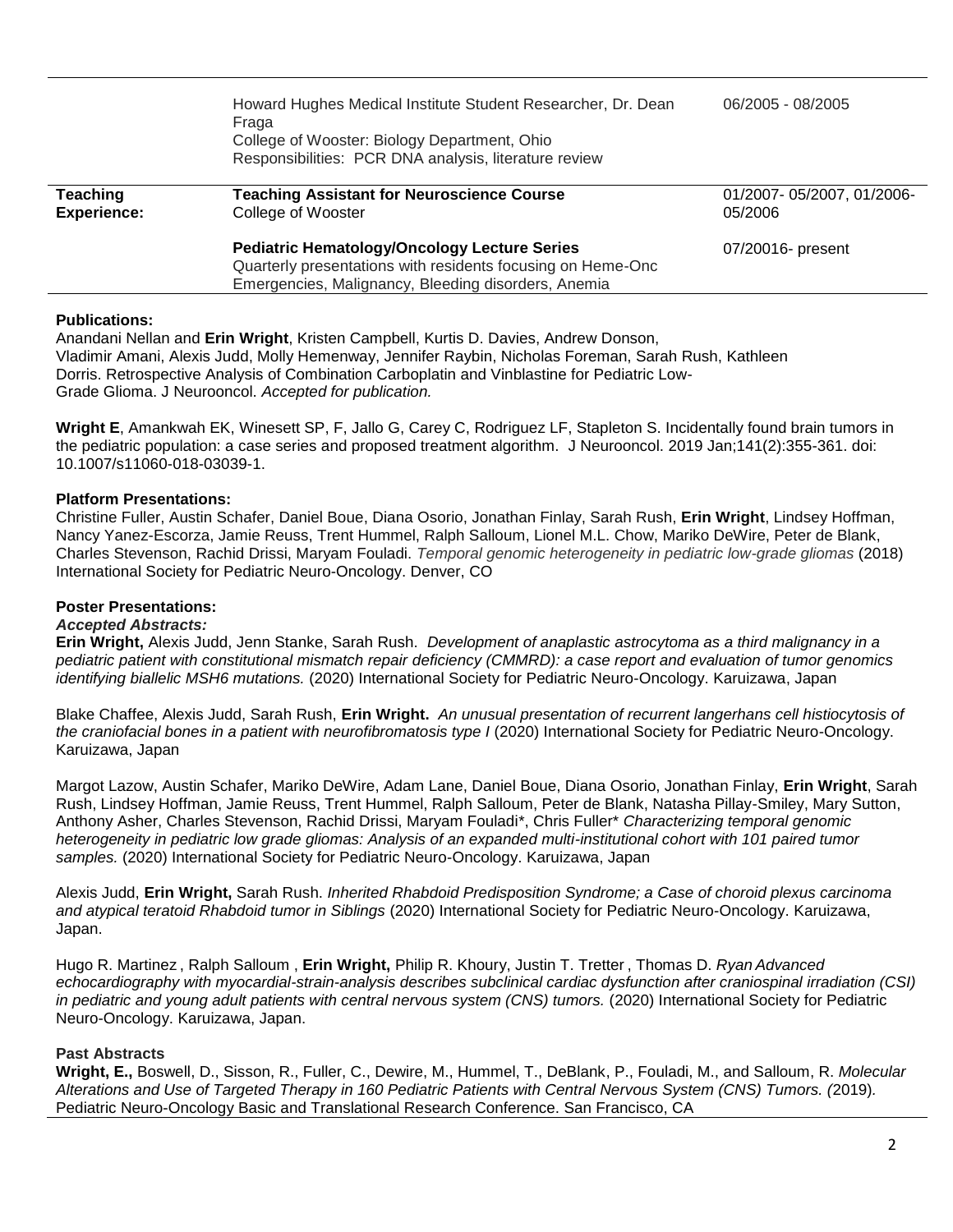**Wright, E.** Judd, A. Agamanolis, D. Stanke, J. and Rush, S. *Evaluation of molecular characteristics of diffuse leptomeningeal glioneuronal tumor.* (2018) International Society for Pediatric Neuro-Oncology. Denver, CO

Nellan, A., **Wright, E.**, Rush, S. Dorris, K. *Carboplatin and vinblastine therapy for pediaric low-grade glioma.* (2018) International Society for Pediatric Neuro-Oncology. Denver, CO

**Wright, Erin MD.,** Henderson, M., Patton, D., Savelli, S. *Management of Bleeding in a Patient with Juvenile Dermatomyositis and Unresponsive Immune Thrombocytopenia. (*2018) American Society for Pediatric Hematology and Oncology. Pittsburgh, PA

**Wright, Erin MD.,** Culbertson, C., Patel, V. Bodas, P. *Successful Use of Basiliximab in the Treatment of Steroid Refractory Graft versus Host Disease in a Two Year Old Following Allogeneic Bone Marrow Transplant. (*2018) American Society for Pediatric Hematology and Oncology. Pittsburgh, PA

**Wright, Erin MD.** Winesett, Steven MD. Amankwah, Ernest PhD. Stapleton, Stacie MD. *Incidentally Found Brain Tumors in Pediatrics: Addressing a Current Treatment Dilemma* (2016) International Society for Pediatric Neuro-Oncology. Liverpool, England.

Beth Diefendorff, RN, CPON, Courtney Culbertson, MSN, RN, CNP, CPHON, Rosemary Forgach, BSN, RN, CPON, Jeanne Konowal, BSN, RN, Valerie Senko, PA-C, Lisa Sidebotham, RN, CPHON, JoEllen Weilnau, Pharm D, Amanda Wiseman, BSN, RN, CPHON, **Erin Wright, MD.** *Medication Reconciliation of the Newly Diagnosed Oncology Patient in the Outpatient Setting.* (2017) APHON National Conference. Palm Springs, CA

**Wright, Erin MD.** Winesett, Steven MD. Amankwah, Ernest PhD. Stapleton, Stacie MD. *Incidentally Found Brain Tumors in Pediatrics: Addressing a Current Treatment Dilemma* (2015). All Children's Hospital Johns Hopkins Medicine Research Symposium. St. Petersburg, FL.

Stavnezer, AJ., Weigand, P., **Wright, E.** (2008). *Correlation between maternal anogenital licking and adult maze learning in mice*. Neuroscience 2008, Society for Neuroscience; D.C., DC.

Stavnezer, AJ., **Wright, E.** (2007). *No Sex Chromosome Effect on Spatial Ability or Aggression in Sex-reversed Mice*. Association for Psychological Science 19th Annual Convention; D.C., DC.

**Wright, E.,** Stavnezer, AJ.. (2007). *Further Evidence of Sex Differences in activity levels and Spatial Ability in C57BL/6J Mice*. Association for Psychological Science 19th Annual Conference; D.C., DC.

**Wright, E.,** Stavnezer, AJ., Thompson, C.. (2008). *Maternal Care in Sex-Reversed Mice*. Neuroscience 2008, Society for Neuroscience; D.C., DC.

### **Lectures and Presentations:**

*Hematology for the Outpatient Clinician.* (2017) APRN/PA Pediatric Updates for Clinical Practice. Akron Children's Hospital. Akron, OH

*Oncology Solid Tumors.* (2016/2017) Pediatric Residency Noon Conference. Akron Children's Hospital. Akron, OH *Hemoglobinopathies.* (2016) Pediatric Residency Noon Conference. Akron Children's Hospital. Akron, OH

| <b>Honors and Awards:</b>                                      | Intern of the Year, USF Pediatrics 2012-2013                       |                 |
|----------------------------------------------------------------|--------------------------------------------------------------------|-----------------|
| Departmental and Independent Thesis Honors (College of Wooster |                                                                    |                 |
|                                                                | 2008)                                                              |                 |
|                                                                | Dan F. Lockhart Outstanding Senior Award                           |                 |
| Professional                                                   | Fellow representative to the Fellowship Education Subcommittee and | 06/2016-06/2018 |
| <b>Committees:</b>                                             | the General Medical Education Committee                            |                 |
|                                                                | Akron Children's Hospital                                          |                 |
|                                                                | Bioethics Committee All Children's Hospital, Florida Residency     | 01/2013-06/2015 |
|                                                                | Representative                                                     |                 |
|                                                                | Hematology-Oncology Quality Improvement Committee                  | 06/2015-06/2018 |
|                                                                | Akron Children's Hospital                                          |                 |
|                                                                | <b>CLABSI Workgroup</b>                                            | 06/2015-06/2018 |
|                                                                | Akron Children's Hospital                                          |                 |